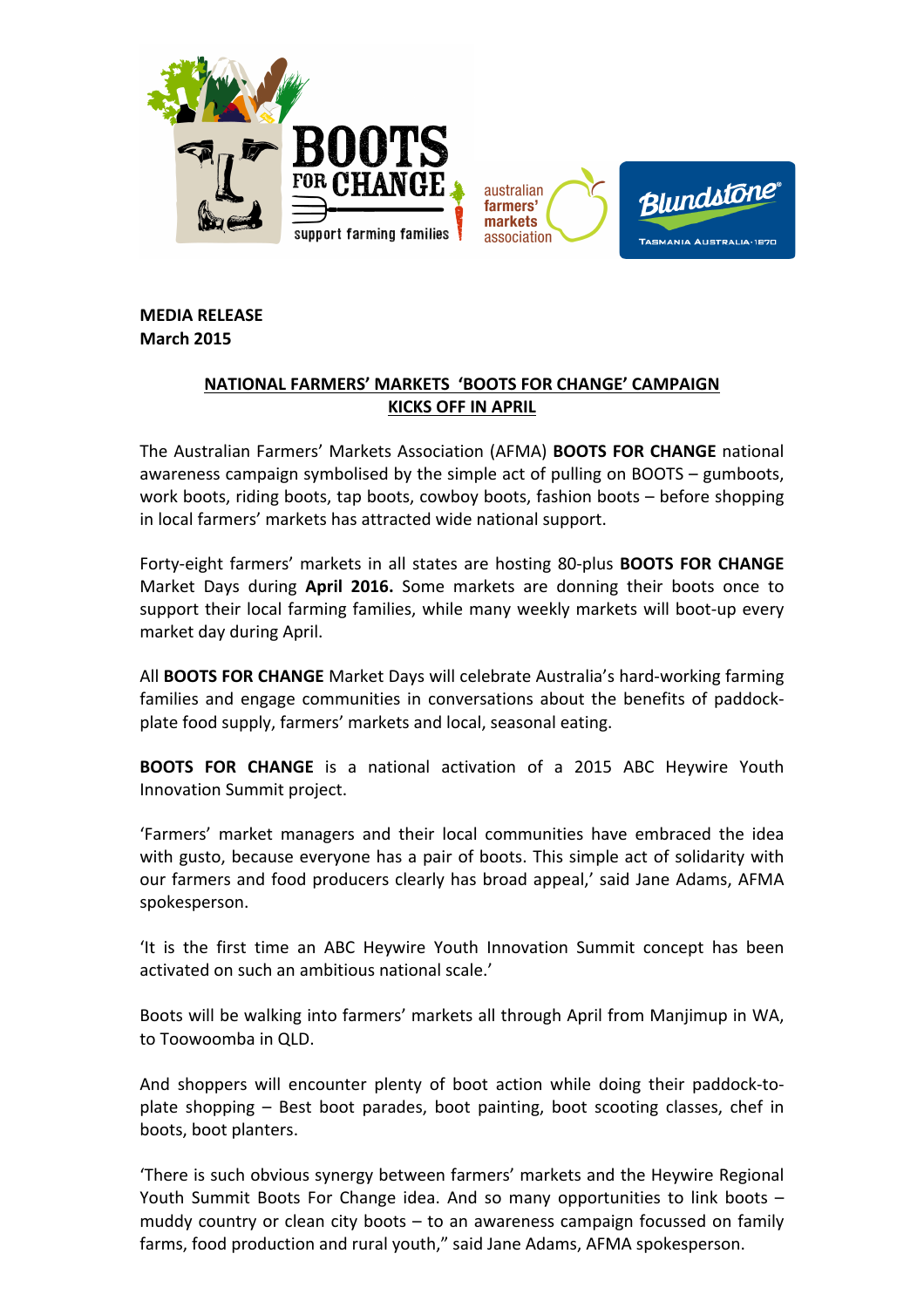The first **BOOTS FOR CHANGE** market days will unfold from 2 April when Adelaide Hills (SA) Albury Wodonga (NSW/VIC), Finley (NSW) Geraldton (WA) Carlton (VIC), Golden Plains (VIC), Gawler and Willunga (SA) kick up their boots. See the attached schedule or www.bootsforchange.org.au for the full list of markets participating in the campaign.

The official launch of **BOOTS FOR CHANGE** will be held at the **Orange Farmers' Market during FOOD Week on 9 April** at North Court, Orange.

Orange Farmers' Market has been trading since 2002, a flagship farmers' market that has become an integral part of community life. Over 70 stallholders sell a vast array of locally grown seasonal food including vegetables, meat, eggs, cheese, nuts, honey, olive oil, wine, cider and beer.

'As one of Australia's very first farmers' markets, we are thrilled to host the official launch during FOOD Week,' said market manager, Cath Thompson.

'Orange and the Central West region is a bountiful food bowl. This market has provided fresh, low food mile produce to the community for 14 years and made an immense difference to the livelihoods of our local farmers.

'We expect many more shoppers at BOOTS FOR CHANGE Market Day, because FOOD Week attracts hundreds of visitors to Orange.'

Market shoppers and stallholders across Australia will wear boots, recycle old boots in novel ways, and compete in boot inspired competitions, fun and educational activities that will link back to and focus on food, farming and integrative youth programs in these rural communities.

**BOOTS FOR CHANGE** partners include Blundstone Australia, Bruny Island Cheese Co – whose brand marque just happens to be a pair of white Blunnie boots, and food and agriculture specialist market research company, Colmar Brunton.

Shoppers at farmers' markets keen to support the initiative should check their local market's website or go to: www.bootsforchange.org.au for the latest news on **BOOTS FOR CHANGE** Market Days during April.

**FURTHER BOOTS FOR CHANGE INFORMATION + IMAGES:** 

Jane Adams, AFMA E: info@bootsforchange.org.au T: 02 9360 9380 M: 0417 733715

**TWITTER:** twitter.com #bootsforchange **FACEBOOK:!**www.facebook.com/BootsForChange **INSTAGRAM:!www.instagram.com/bootsforchange**